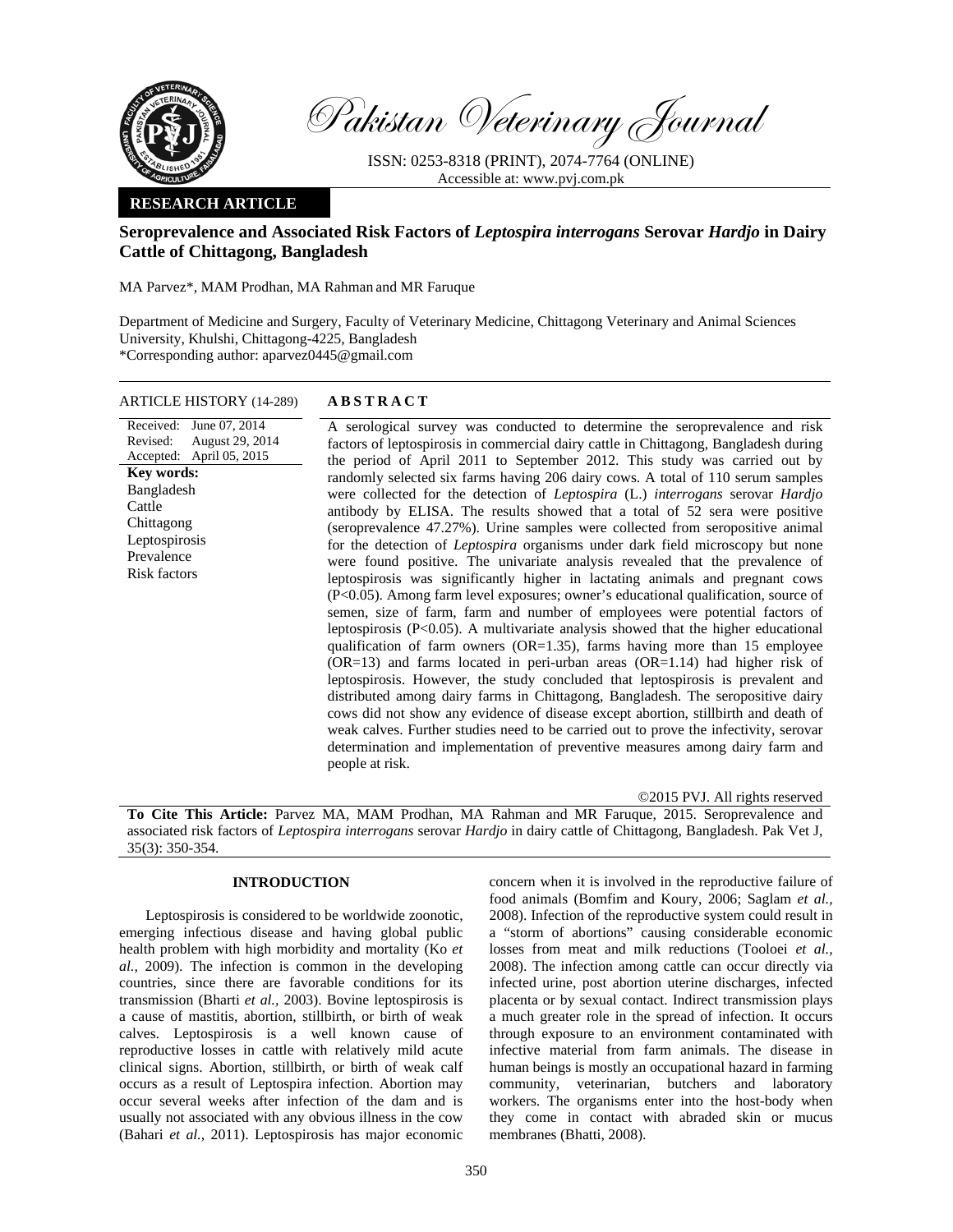Laboratory tests are needed for the confirmatory diagnosis of leptospirosis. The organism may be demonstrated in the cerebrospinal fluid, blood or urine by dark-field microscopy. The ELISA is a fundamental tool of clinical immunology and being employed as initial screening test. Other tests like microscopic agglutination test, fluorescent antibody test, radial immunoassay, indirect hemagglutination test, complement fixation test and PCR are used for the diagnosis of leptospirosis. Recovery of Leptospires from clinical samples by culture is one of the definitive diagnostic tests of Leptospirosis (Bharti *et al.,* 2003). Most cases of leptospirosis are diagnosed by serology. ELISA is most widely used laboratory method and also commercially available but PCR is not a commonly used method for leptospira diagnosis. It has greater sensitivity and specificity over the microscopic agglutination test ELISA can detect antibody from 2nd weeks to onward infection (Ahmad *et al*., 2005).

The reported prevalence values of animal leptospirosis across the world are between 2% and 46% depending on the animal species (Leal-Castellanos *et al*., 2003; Faria *et al*., 2007). This wide variation might be related to several factors such as climate, animal species, time of the year, and method of investigation. A serological survey in a rural flood prone district of Bangladesh showed 38% sero-positivity of tested human sera, indicating that the rural population is at high risk of leptospiral infections (Morshed *et al.,* 1994). *Leptospira*  was detected by PCR in 18% (63/359) dengue-negative patients in Dhaka, Bangladesh where poverty and poor education were implicated as conditions leading to rodentborne transmissions (LaRocque *et al.*, 2005). But there is no Chittagong based study on dairy cow which is considered as the milk pocket area located in south east part of Bangladesh. Therefore, the presented study was carried out, for the first time, to estimate the seroprevalence and associated risk factors of leptospirosis in dairy cows in Chittagong, Bangladesh.

#### **MATERIALS AND METHODS**

**Study area, period and population:** The study was conducted on commercial dairy farms in Chittagong during the period of April 2011 to September 2012. Six dairy farms (206 cows), registered under the Department of Livestock Services (Chittagong), were considered as the source of population from for epidemiological survey, of which 110 cows were selected randomly for this study by generating random number table using Microsoft Excel 2007® for sero-samplings. The study area consisted of rural, urban and peri-urban regions located at Potenga, Baddarhat, Panchlaish, Khulshi, Fatikchari and Hathazari in Chittagong (Fig. 1).

**Preset questionnaire and data collection:** A structured questionnaire was constructed to acquire farm and cow level production and reproduction information including management, demography and health. The questionnaire was designed to comprise mostly closed and open ended (categorical) questions to easy data processing, minimize variation, and improve precision of responses (Thrusfield, 2005). The questionnaire was backed up by repeated questioning to capture intended information from the





Fig. 1: Different study area in dairy cattle in Chittagong district of Bangladesh (Small white circle indicates the study areas).

farmers, managers and attendants, and complemented with taking records from farm register, artificial insemination cards, visit log books etc. Important data includes total population at farm, breed, pregnancy status and age determined from birth records and dentition characteristics and body condition scores given by observing the animal. Farm level information like types of roughage, concentrate, mixed or ready feed supplied to the cow, source of roughages mainly cultivated or purchase from market, open or close confinement housing pattern, system of offering ration for two or three times in a day, history of deworming for every six monthly or yearly or not and previously vaccine given against Foot and Mouth Disease (FMD) and Black quarter (BQ) was done or not, history of early or late abortion and other reproductive disorders, disposal of aborted materials either buried or trough away in field, herd owner socioeconomic status either education in primary, higher secondary or graduate level, any knowledge on leptospirosis too as given for other factors.

**Sample collection and processing:** Approximately 10 ml of blood samples were collected from jugular vein of each cow by using disposable sterile syringe (10 ml) after using antiseptic from the cattle. Then sera were separated and stored in 1.5 ml Eppendorf tube at -20°C until laboratory tests were performed. The test procedure was performed according to the manufacturers protocol (Bovine Leptospira Hardjo antibody test, 5-LIN-SO, Linnodee Animal Care, Oakmount, Holestone Road, Ballyclare, Northern Ireland BT39OTJ, UK. Lot: 010411). The results were interpreted according to the manufacturer's instructions. Negative and positive controls were kept with each test run. Urine was collected from sero-positive cows. Freshly collected urine samples were examined under the dark field microscopy.

**Data analysis:** Descriptive univariate and multivariate analysis were performed using STATA 11.2®. All potential cow and farm level exposure variables were examined individually for their effects on the occurrence of leptospira seropositivity (1=yes or no) using chi- square test. Factors identified in univariate analysis at the significance level of P<0.05 were forwarded for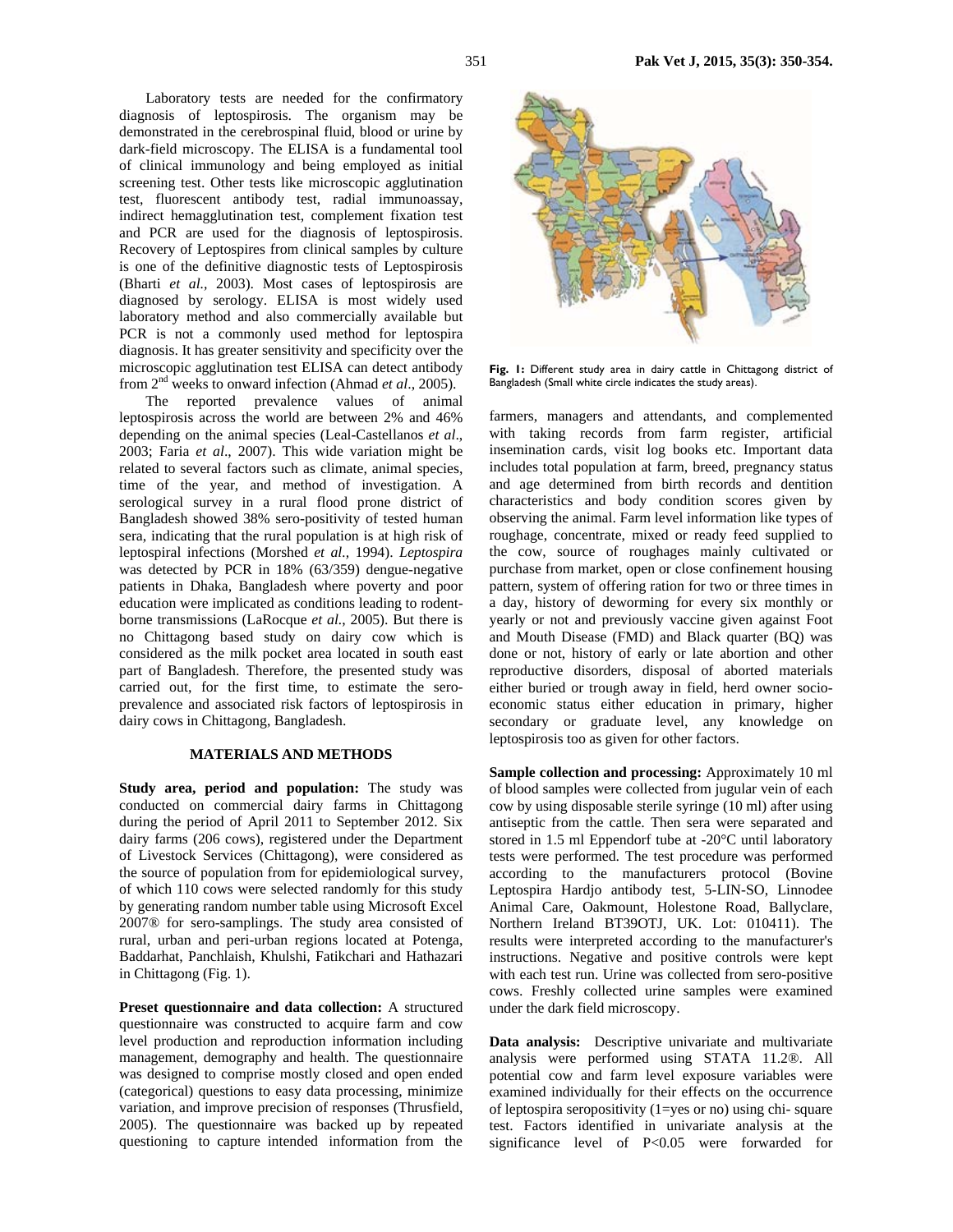multivariable logistic regression model. The logistic regression model was developed and tested its validity. The model outputs were expressed in Odds ratio, standard error (SE) and 95% of confidence interval (CI).

## **RESULTS**

The seroprevalence of leptospirosis was found 52/110 (47.27%) in dairy cattle of Chittagong in Bangladesh, but no urine samples were found positive to leptospirosis under Dark Field Microscopic test. Cow level exposures revealed that; lactation status (Lactating cow)  $(P=0.02)$ and physiological status at survey (pregnant cow) (P=0.05) were evident to be potential factors of leptospirosis. On the other hand age, lactation number, Body Condition Score and breed were not significant factors in sero-positivity of leptospirosis. Farm level exposures like Owner educational qualification (higher educational level) (P=0.07), Source of semen (Department of Livestock Services) (P=0.07), size of farm (farm having 50-80 cows) ( $P=0.05$ ), farm location (farm located in peri-urban area)  $(P=0.01)$ , total number of employee at farm (farm having more than 25 employee)  $(P=0.05)$  were evident to be potential factors of leptospirosis at univariate analysis (Table 1). Dry cows have nearly half less risk (OR=0.42) compared to cows in milk, cyclic/served  $(OR=0.33)$  and fresh cows  $(OR=0.20)$  have relatively less risk of being sero-positive than pregnant cows. Farms having owner with higher educational qualification (higher secondary-post graduate) (OR=1.36) were 1.36 times higher at risk than lower educational qualification, Farm employee more than 15 (OR=13) were 13 times higher at risk than less number of employee  $(<15$ ), farm located in peri-urban areas  $(OR=1.14)$  were 1.14 times higher at risk than farms located in local and urban areas. Farms having less than 50 cows were of less risk (0R=0.29) than farms of larger size  $($ >50 cows/farm), private sourced semen were less risk (OR=0.05) than used semen from other sources at multivariate analysis (Table 2).

## **DISCUSSION**

The sero-prevalence of leptospirosis in dairy farms were 47.27%, agreed with the results of Zhou *et al.* (2009), Jung *et al*. (2010) and Roberts *et al.* (2010). However higher prevalence of bovine leptospirosis has been reported in some countries like 87% in India (Natarajaseenivasan *et al*., 2011), 89.9% in Poland (Czopowicz *et al*., 2011) and 88.2% in Mexico (Joel *et al.,*

**Table 1:** Seroprevalence of *Leptospira interrogans* serovar *Hardjo* in randomly selected dairy cattle in Chittagong, Bangladesh

| Cow level risk factors                               | Tested sample | Positive sample | %    | Farm level risk factors                                           | Tested sample | Positive sample | %    |  |  |
|------------------------------------------------------|---------------|-----------------|------|-------------------------------------------------------------------|---------------|-----------------|------|--|--|
| Age group (n=110)                                    |               |                 |      | Size of farm (number of cows/farm)                                |               |                 |      |  |  |
| Up to 3year                                          | 27            | 12              | 44.4 | Up to 10 cows<br>16                                               |               | 3               | 18.7 |  |  |
| $>3.5-5$ year                                        | 25            | 12              | 48.0 | $>10-50$ cows                                                     | 35            | 17              | 48.5 |  |  |
| $>5-7$ year                                          | 36            | 4               | 38.8 | 35<br>>50-80 cows                                                 |               | 21              | 60.0 |  |  |
| >7 year                                              | 22            | 4               | 63.6 | >80 cows                                                          | 24            | $\mathbf{H}$    | 45.8 |  |  |
| Lactation Number (n=110)                             |               |                 |      | Total number of employee in farm                                  |               |                 |      |  |  |
|                                                      | 32            | 15              | 46.8 | Less than 5<br>16                                                 |               | 3               | 18.7 |  |  |
| 2                                                    | 38            | 16              | 42.1 | $>5 - 15$<br>35                                                   |               | 17              | 48.5 |  |  |
| 3                                                    | 30            | 16              | 53.3 | $>15-25$<br>24                                                    |               | $\mathbf{H}$    | 60.0 |  |  |
| >4                                                   | 10            | 5               | 50.0 | $>25$<br>35                                                       |               | 21              | 45.8 |  |  |
| Breed Group (n=110) (F=Friesian, L=Local, S=Sahiwal) |               |                 |      | Farm Location                                                     |               |                 |      |  |  |
| <b>FXL Cross</b>                                     | 52            | 23              | 44.2 | Isolated                                                          | 24            | $\mathbf{H}$    | 45.8 |  |  |
| <b>FXLXF Cross</b>                                   | 31            | 17              | 54.8 | Urban area                                                        | 31            | 10              | 32.2 |  |  |
| <b>SXFXL Cross</b>                                   | 27            | 12              | 44.4 | Peri-urban area                                                   | 55            | 31              | 56.3 |  |  |
| Body Condition Score Group (n=110)                   |               |                 |      | Sources of Semen(DLS=Department of Livestock Services,            |               |                 |      |  |  |
|                                                      |               |                 |      | NGO=Non Government Organizations)                                 |               |                 |      |  |  |
| 2.75-3.24                                            | 48            | 25              | 52.0 | <b>DLS</b>                                                        | 75            | 31              | 41.3 |  |  |
| 3.25-3.49                                            | 20            | 8               | 40.0 | NGO/Private<br>35                                                 |               | 21              | 60.0 |  |  |
| $>3.5 - 3.74$                                        | 24            | 4               | 58.3 | Stock Type                                                        |               |                 |      |  |  |
| >3.75                                                | 8             | 5               | 27.7 | 86<br>Own stock                                                   |               | 42              | 48.8 |  |  |
|                                                      |               |                 |      | Replacement                                                       | 24            | 10              | 41.6 |  |  |
| Days in Milk (n=110)                                 |               |                 |      | Total farm area (in acres)                                        |               |                 |      |  |  |
| Up to 100                                            | 36            | 20              | 55.5 | $Up$ to $0.3$                                                     | 51            | 20              | 39.2 |  |  |
| $>100-200$                                           | 26            | 10              | 38.4 | $>0.3 - 3$                                                        | 35            | 21              | 60.0 |  |  |
| >200                                                 | 4             | 4               | 28.5 | >3                                                                | 24            | $\mathbf{H}$    | 43.8 |  |  |
| Physiologic Status at Survey (n=107)                 |               |                 |      | Who does the insemination (FA= Field Assistant, Govt.=Government) |               |                 |      |  |  |
| Fresh cow                                            | 4             | $\mathbf{H}$    | 78.5 | Govt. FA                                                          | 36            | 13              | 36.1 |  |  |
| Cyclic/served                                        | 23            | 3               | 56.5 | Private FA                                                        | 24            | $\mathbf{H}$    | 45.8 |  |  |
| Pregnant                                             | 70            | 28              | 40.0 | Farm Owner                                                        | 50            | 28              | 56.0 |  |  |
| Lactation Status (n=107)                             |               |                 |      | Owner Qualification                                               |               |                 |      |  |  |
| In milking cow                                       | 84            | 45              | 53.5 | Primary-SSC                                                       | 35            | 21              | 60.0 |  |  |
| Dry cow                                              | 23            | 7               | 30.4 | HSC-post graduate                                                 | 75            | 31              | 29.4 |  |  |
|                                                      |               |                 |      |                                                                   |               |                 |      |  |  |

**Table 2:** Risk factors of *Leptospira interrogans* serovar *Hardjo* in dairy cattle tested by ELISA in multivariate analysis

| Variables/ parameter | Risk factors    | Odds ratio | Standard error |         | P >  z | 95% Confidence interval |         |
|----------------------|-----------------|------------|----------------|---------|--------|-------------------------|---------|
| Cow level exposures  | Dry cows        | 0.43       | 0.23           | $-1.62$ | 0.106  | 0.15                    | I.I9    |
|                      | Cyclic/served   | 0.33       | 0.26           | $-1.41$ | 0.158  | 0.071                   | l.53    |
|                      | Fresh cows      | 0.19       | 0.14           | $-2.33$ | 0.020  | 0.049                   | 0.77    |
|                      | Owner education | .36        | 0.75           | 0.55    | 0.584  | 0.45                    | 4.03    |
|                      | Total employee  | 13.00      | 32.63          | 1.02    | 0.306  | 0.09                    | 1777.45 |
| Farm level exposures | Farm location   | I.I4       | 0.78           | 0.20    | 0.845  | 0.30                    | 4.36    |
|                      | Farm size       | 0.29       | 0.52           | $-0.69$ | 0.490  | 0.008                   | 9.65    |
|                      | Source of semen | 0.05       | 0.13           | $-1.22$ | 0.221  | 0.0005                  | 5.64    |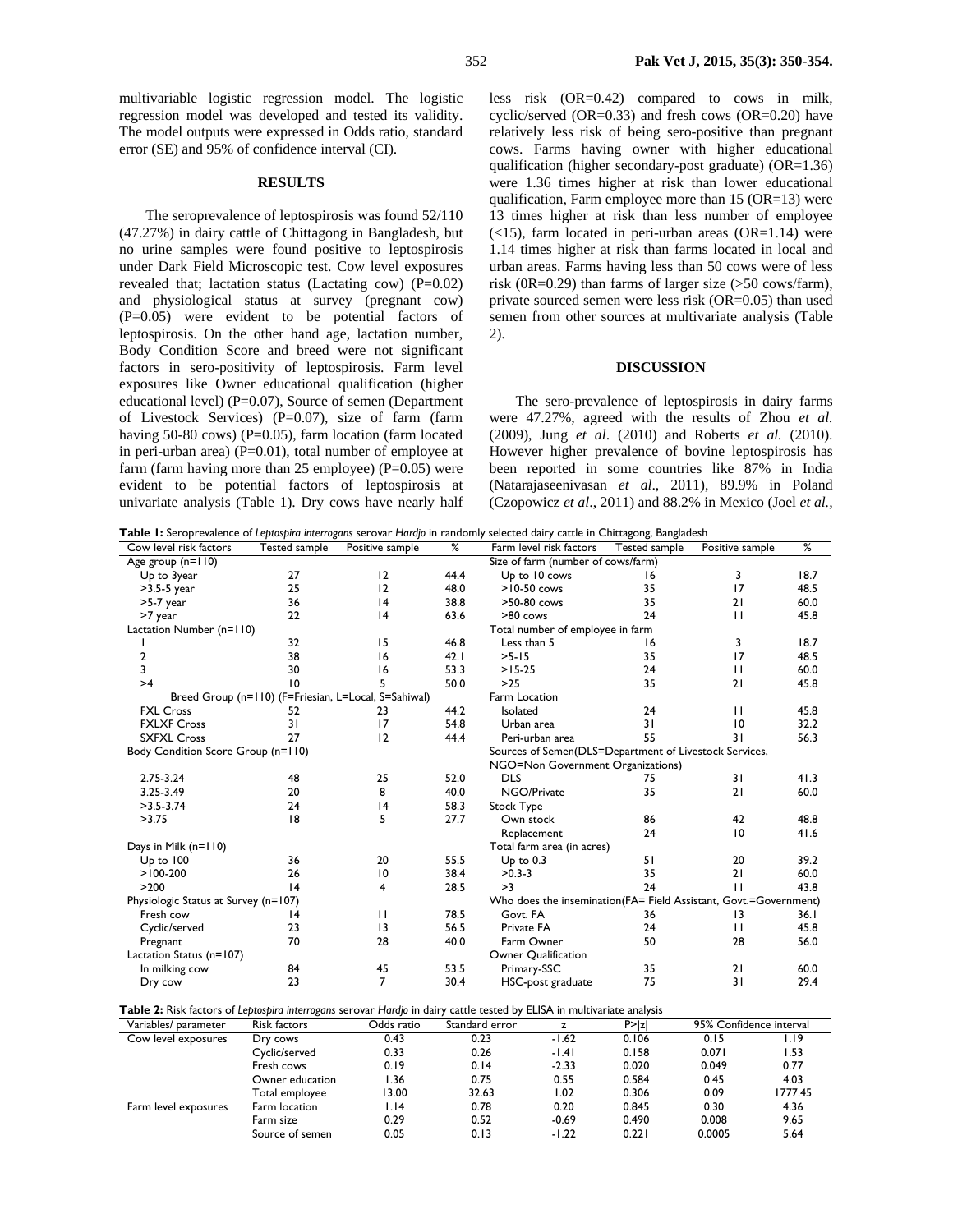2011). On the other hand, in some countries lower prevalence has been recorded such as 20.3% in Sri Lanka (Gamage *et al.*, 2011), 19.1% in Iran (Tabatabaeizadeh *et al.,*2011), 30.3% in Tanzania (Schoonman and Swai, 2010), 31.3% in Brazil (Dos-Santos *et al.*, 2012) 31.3% and 27.4% in Australia (Subharat *et al.*, 2011). This variation might be due to different geographical locations, management and husbandry practices, disease resistance among different breeds and levels of natural immunity.

The majority of leptospira infections are asymptomatic and the presence of antibodies in the absence of infection indicates exposure to the organism in these animals which were approved by Hassanpour *et al*. (2011). Cattle are the common hosts of *Leptospira interrogans* serovar *Hardjo* observed by Ellis *et al.*  (2000)**.** Distinct variations in maintenance hosts and the serovars occur throughout the world, but are particularly common in tropical and subtropical regions where environmental conditions favor the survival and transmission of leptospira (Hartskeerl, 2006). The apparent geographical variation in the sero-prevalence may reflect differences in the levels of natural immunity, management and husbandry practices employed, and sensitivities and specificities of the diagnostic methods used among researchers as well as genetic variation in disease resistance among the breeds (Swai and Schoonman, 2010).

This study also revealed that no *Leptospira* organisms detected in urine under dark field microscopy similar with the findings of Chandrasekharan *et al*. (2004) who reported that *Leptospira* organisms visualized during the first few days of the acute illness, while leptospiremia occurs, by dark field microscopic examination of body fluids such as blood, urine, cerebrospinal fluid and dialysate fluid, approximately 109 *leptospires*/ml are necessary for one cell/field to be visible. A variety of clinical specimens may be used for isolation of leptospira from blood or cerebrospinal fluid, or urine sample may be used during the first 7-10 days of infection during symptomatic illness as reported by Bharti *et al*. (2003).

The sero-prevalence for *hardjo* and *pomona* tended to increase with age of the animals reported by Dos Santos *et al.* (2012) contrasting the results of the present study. In this study no significant effect were found among breed on contrary to the findings of Bahaman *et al.* (1987) who showed the drought masters had the highest prevalence whilst the Kedah-Kelantan (an indigenous breed) had the lowest prevalence of leptospiral infection. In general, the temperate breeds of cattle had a significantly  $(P=0.001)$ higher prevalence of infection than local breeds. There was no significant effect of body condition score on seroprevalence of bovine leptospirosis near to the findings of Roberts *et al.* (2010). The intensity of production was a factor which favored the occurrence of Leptospiral infection at the farm level consistent with the result of Dos Santos *et al.* (2012). Higher educational qualification of the owner had significant factor of leptospirosis which is counteracts the results by Dias *et al.* (2007). The higher prevalence of leptospirosis in the farms of owners having higher educational qualification might be due to less attention of the owner to the farm because of their official jobs and other business. Leptospirosis was widely prevalent in urban areas described by Platts-Mills *et al.*

(2011) and Dias *et al*. (2007) but present study showed that leptospirosis is also significantly prevalent in periurban areas. While we cannot account for the different findings of Platts-Mills *et al*. (2011) but the availability of the rodents in the peri-urban areas might be one of the reasons for high prevalence because rodents act as a reservoir of leptospirosis. Large farm size and number of employee also evident potential risk factors of leptospirosis and both are positively correlated consistence with the observation of Dos Santos *et al.*  (2012) and Tabatabaeizadeh *et al.* (2011). A majority of the large cattle and buffalo farms demonstrated a high prevalence of leptospira infection reported by Bahaman *et al.* (1987). The hygienic measurement and sanitation facilities in large scale dairy farm are poor in compare to small scale dairy farm and overcrowded population helps to spreading the infection rapidly and these might be potential risk factors for higher prevalence of leptospirosis.

**Conclusion:** Leptospirosis was found prevalent and widely distributed in Chittagong. Commercial dairy farms were at the higher risk of leptospirosis. The allied risk factors for the occurrence of leptospirosis in the study area are usually overlooked. Further studies are needed to identify species and biovars, to understand the dynamics of transmission cycles and institution of preventive and control measures (either by vaccination or bio-security policy) particularly among dairy cows, and to identify alternative management practices to replace those that are risk factors for animal and human infections.

**Acknowledgement:** This research was supported by Bangladesh Academy of Science (Grant no: BAS-USDA-PALS-05). Special appreciation to the Department of Medicine and Surgery in Chittagong Veterinary and Animal Sciences University for their kind cooperation during the whole research period.

**Authors' contribution:** MAMP, MAR and MAP implemented the study design. MAP and MRF carried out the laboratory experimentation. MAP drafted and revised the manuscript.

## **REFERENCES**

- Ahmad SN, S shah, FMH Ahmad, 2005. Laboratory diagnosis of leptospirosis. J Postgrad Med, 51: 195-200.
- Bahaman AR, AL Ibrahim and H Adam, 1987. Serological prevalence of leptospiral infection in domestic animals in West Malaysia. Epidemiol Infect, 99: 379-392.
- Bahari A, G Abdollahpour, A Sadeghi-Nasab, S Sattari-Tabrizi, M Yavari and B Dadmehr, 2011. A serological survey on leptospirosis in aborted dairy cattle in industrial farms of Hamedan suburb, Iran. Iranian J Vet Res, 12: 337-339.
- Bharti AR, JE Nally, JN Ricaldi, MA Matthias, MM Diaz, MA Lovett, PN Levett, RH Gilman, MR Willig, E Gotuzzo, JM Vinetz and Peru-United States Leptospirosis Consortium, 2003. Leptospirosis: a zoonotic disease of global importance. Lancet Infect Dis, 3: 757- 771.
- Bhatti SU, 2008. Prevalence and epidemiological survey of leptospirosis in buffalo, cattle and human beings in rural peri-urban areas of Punjab. PhD Thesis, University of Veterinary and Animal Sciences, Lahore, Pakistan, pp: 1-6.
- Bomfim MRQ and MC Koury, 2006. Evaluation of LSSP-PCR for identification of Leptospira spp. In urine samples of cattle with clinical suspicion of leptospirosis. Vet Microbiol, 118: 278-288.